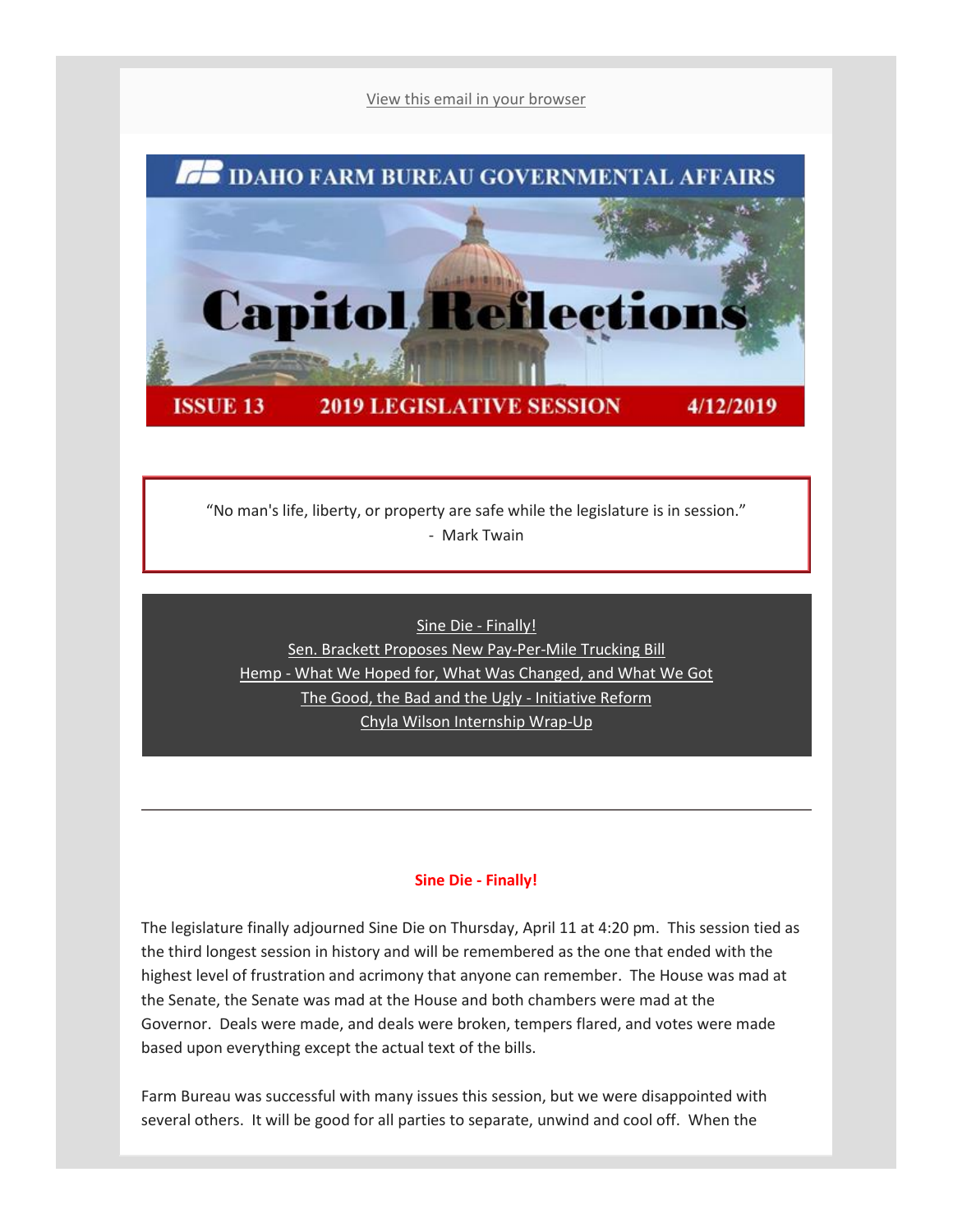legislature gets back together again next session, we will all be ready to once again sit down together, discuss issues civilly and do what is best for the people of Idaho. Generally, that means ensuring government is limited, regulations are minimal, and taxes are low. Those are the proven ingredients for a free and prosperous society.

### [BACK](file:///C:/Users/mbechaver/AppData/Local/Microsoft/Windows/INetCache/Content.Outlook/55FT1RMR/email%20(005).mht%23Navigation)

# **Sen. Brackett Proposes New Pay-Per-Mile Trucking Bill**

Earlier this year, Senator Bert Brackett (R-Rogerson) introduced two bills (SB1066 and SB1067) that proposed creating a new annual registration fee for all commercial vehicles of \$280, as well as creating a new mileage use fee on all vehicles over 60,000 pounds. After analyzing the two bills and their mileage use fee schedules it was clear that both fee bills would raise annual registration fees for most trucks. IFBF opposed those bills and they never received a committee hearing.

In March, Senator Brackett introduced another mileage use fee schedule in Senate Bill 1209. SB1209 proposes the same annual registration fee of \$280 for all trucks. SB1209 proposes stepping up the mileage fee in 2000-pound increments starting at 60,001 pounds and ending at 130,000 pounds for a total of 35 different weight classes and mileage fees. The cost per mile for a vehicle weighing 60,001-62,000 pounds would be \$.03 per mile. That mileage fee increases \$.001 for every 2000-pound increase in vehicle weight, with the maximum mileage fee being \$.064 for a vehicle weighing 128,001-130,000 pounds.

Under SB1209 most truck weights will receive a reduction in annual registration fees, but trucks weighing 60,000—70,000 pounds will have rates go up no matter how many miles they drive per year. For example, a truck weighing 61,000 pounds and travelling 2000 miles per year would pay \$223 in registration fees under the current law, but under Senator Brackett's bill the fee would rise to \$340. If the same truck travelled 100,000 miles in a year, the registration fee is \$1,560 under the current law. Under Senator Brackett's bill the fee would more than double to \$3,280 per year.

On the other hand, trucks weighing more than 75,000 pounds will receive a reduction in registration fees if they travel less than 100,000 miles per year. Under SB1209, all trucks travelling more than 100,000 miles per year will see significant fee increases. For example, a truck weighing 125,000 pounds and travelling 2000 miles per year would only pay \$404 under Senator Brackett's bill and \$809 under the current law. If the same truck travels 100,000 miles in a year the fee would rise from \$5,660 to \$6,480.

SB1209 will not be heard this year but is being held for the 2020 legislative session. IFBF Policy # 175 states we oppose "[a] tax or fee increase on vehicles." **IFBF opposes SB1209.**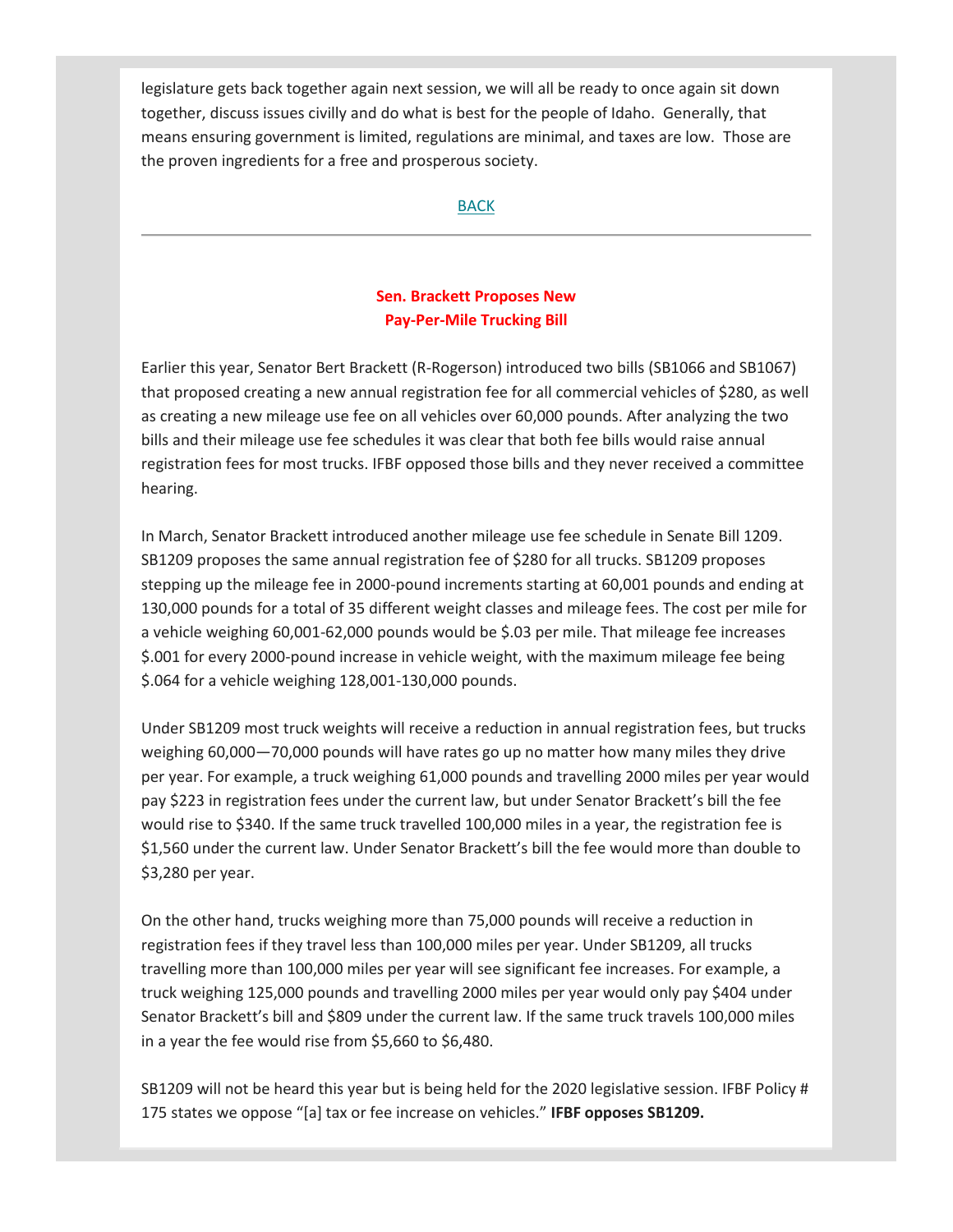### **Hemp - What We Hoped for, What Was Changed, and What We Got**

This session began with great anticipation and excitement around the topic of hemp. With the passage of the 2018 Federal Farm Bill, which removed hemp from the Federal Controlled Substances List, it was well understood that Idaho would wrestle with this issue and wrestle they did.

The topic of hemp in Idaho sparks the interest of many different groups and individuals. Of course, there is the interest of potential producers, processors, developers, and retailers. In addition, there are consumers and would-be consumers of many hemp and hemp-derived products. Another important segment is the government administration, oversight, and law enforcement pieces, not to mention the commerce and transportation issues related to this topic.

The Idaho Farm Bureau supports the legalization of hemp and would like to see the state government allow producers the opportunity to pursue this interest. Over the past two decades, little to no progress has been made on this issue in the state. Now that Congress has removed a significant hurdle, we are anxious to see the state take deliberate and measured steps towards the legal production of industrial hemp.

#### **What We Hoped For**

As the 2019 Legislative Session began, it was clear that important decision-makers were establishing positions on this topic. Key legislators signaled their intent to bring forward legislation conforming Idaho law with the hemp language in the 2018 Farm Bill and the Governor expressed his concern with such efforts leading to unintended drug problems throughout the state.

The first hemp bill introduced in the session was H122. The bill would add a definition for hemp in Idaho Code and allow any person or institution of higher education in Idaho to grow, cultivate, harvest, sample, test, research, process, transport, transfer, take possession of, sell, import and export hemp or hemp products containing 0.3% or less of tetrahydrocannabinols (THC) in the state. H122 would also exempt hemp containing 0.3% THC or less from the state's Schedule I/controlled substance list. Farm Bureau was in complete support of H122.

Multiple informational hearings in the House Agricultural Affairs Committee were held to better educate legislators and the public on the bill, including the details of hemp production and the difference between hemp and marijuana. A committee vote on the bill was postponed for several weeks in an attempt to address concerns raised by the Governor's office, law enforcement officials, and county prosecutors. When no agreement could be reached, the committee chairman called for a vote and the bill was sent to the House floor with a "do-pass"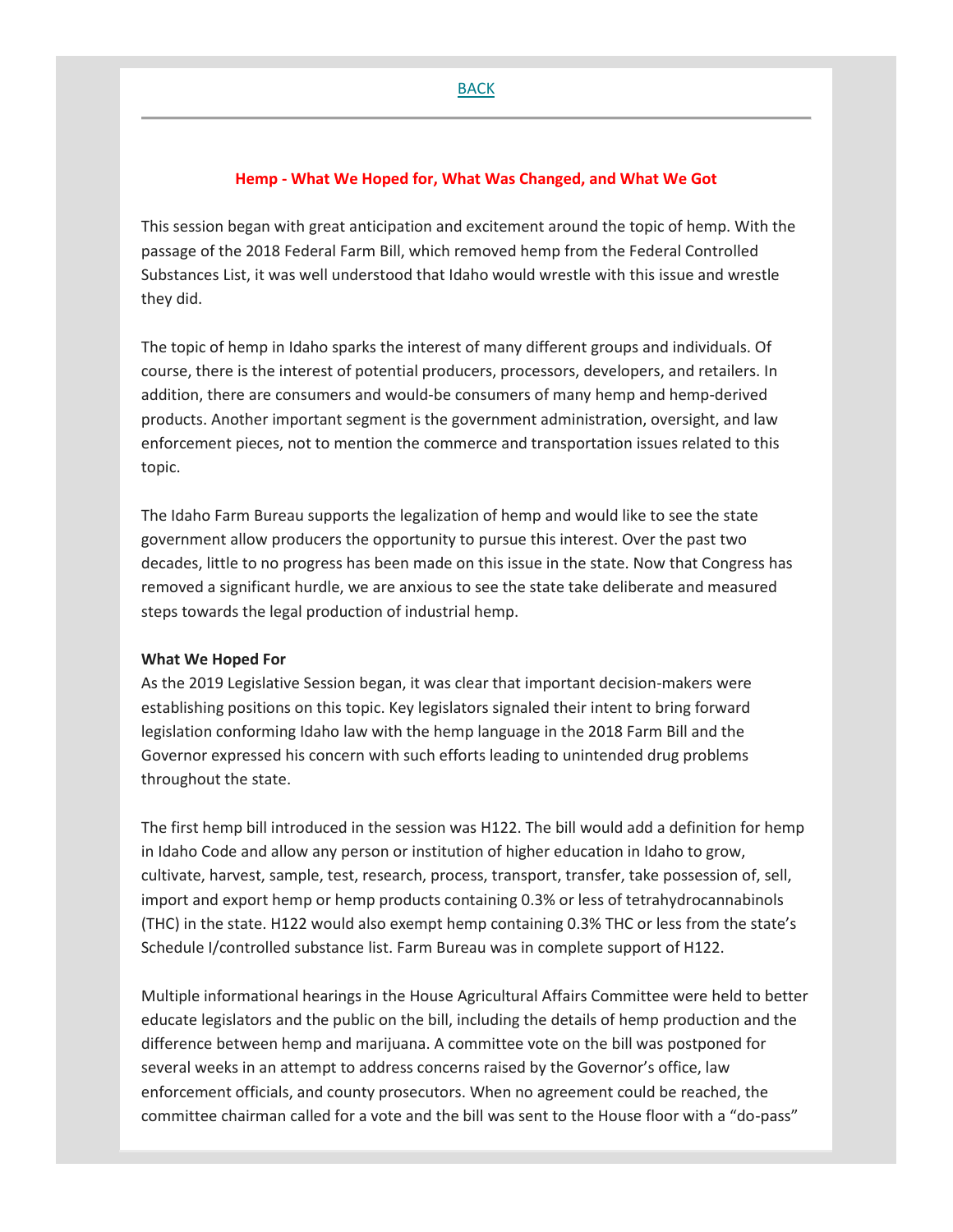recommendation. The House ultimately passed the bill with only 7 dissenting votes and then sent it to the Senate for consideration.

### **What Was Changed**

Upon receiving H122 from the House, the Senate referred the bill to the Senate State Affairs Committee instead of the Agricultural Affairs Committee. It became clear the only way for the bill to proceed through the Senate was to return to the negotiating table to address the concerns raised by law enforcement, prosecutors, and the Governor's office. The committee voted to send the bill to the amending order where it was ultimately re-written (radiator capped) to become H122a.

The new Senate version of H122 (H122a) would comply with federal law for the interstate commerce and transportation of industrial hemp through the state, providing an exemption from the state's Schedule I/Controlled Substances list for that purpose. The bill outlined the permitting requirements, inspections, and law enforcement measures to allow the transportation of hemp through Idaho. H122a also directed the Idaho State Department of Agriculture (ISDA) to develop a state hemp plan in conformity with the provisions of the 2018 Farm Bill to be submitted to the United States Department of Agriculture for approval by a date certain.

Though the amendments would not achieve all of the provisions outlined in the original bill, H122a maintained the same timeframe for a possible 2020 crop. Farm Bureau continued supporting the bill, as it still provided a reasonable step forward to what we see as the eventual legalization and production of hemp in the state. The Senate ended up passing the bill with only three dissenting votes, sending it back to the House for possible concurrence where it ultimately died due to a lack of action taken.

# **What We Got**

With H122a no longer being an option, the House introduced H300, with the intention to at least address the concern of interstate commerce and the transportation of hemp through the state. The language from H122a that dealt with the interstate commerce, transportation, and law enforcement pieces of this topic were reintroduced in H300, but in a different title of code. Where the bill did not have an agriculture component, Farm Bureau did not take a position on the bill. H300 passed out to the House with 11 dissenting votes and was sent to the Senate for consideration.

In an attempt to provide something to the agriculture community that supported the previous bills, the House considered HR7. This resolution stated it was the intent of the state to accept the federal, USDA hemp plan as the policy of the state to ultimately allow for the production of industrial hemp to the fullest extent allowed under the 2018 Farm Bill. This resolution was ultimately rejected on the House floor. Farm Bureau did not take a formal position on the resolution due to advice from the American Farm Bureau that a state plan is preferable.

In their considering H300, the Senate again chose to amend the bill. Additional clarifications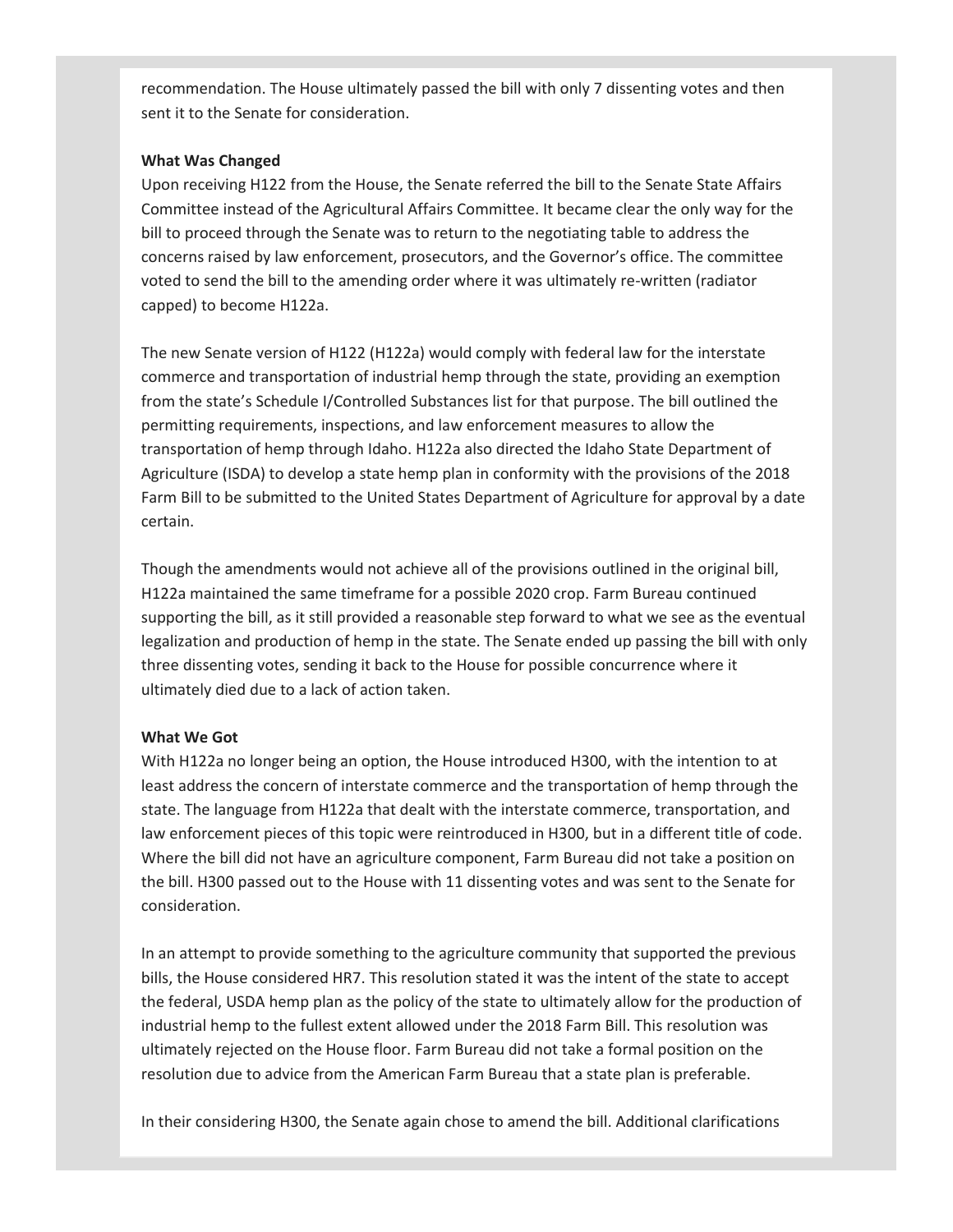were added to parts of the bill dealing with the transportation and law enforcement piece of the issue. Two additional sections were added to the bill with legislative intent language directing ISDA to develop a state hemp plan. The bill specified the plan is to be ready to submit to the USDA for consideration and approval by a date certain for a possible 2020 crop in the state. The bill was ultimately passed by the Senate with only one dissenting vote and was sent back to the House for possible concurrence. The House ultimately decided not to concur with the amendments, effectively killing the bill.

As things stand now, Idaho law remains in place with a zero-tolerance policy for all tetrahydrocannabinols (e.g. hemp, and marijuana). It is still illegal to possess and/or transport any cannabis sativa L. plant containing any amount of THC in the state. The state will now wait for the USDA rules and hemp production plan to be released, likely in the fall of this year, before moving forward on any part of the legalization, production, and transportation/interstate commerce of hemp in or through Idaho.

### [BACK](file:///C:/Users/mbechaver/AppData/Local/Microsoft/Windows/INetCache/Content.Outlook/55FT1RMR/email%20(005).mht%23Navigation)

#### **The Good, the Bad and the Ugly - Initiative Reform**

Idaho Farm Bureau was alerted early in the session by both the House and Senate leadership that there would be an effort this session to strengthen Idaho's initiative process. Farm Bureau made it clear our interest in the effort was to ensure rural citizens were not ignored in the initiative process. IFBF policy #138 supports requiring signatures from at least 6% of registered voters from each of Idaho's 35 legislative districts. This ensures any issue that qualifies for the ballot must have at least a minimal amount of support from people all across the state.

The legislature created a working group of four House members and four Senators who worked very closely with the Attorney General's office as the bill was drafted. It went through several iterations over a number of weeks before it found the sweet spot where it was strong enough for the legislators and also able to be defended by the Attorney General's office.

Once the approved draft was shared with us, we were disappointed to find out that it only required signatures from 32 of Idaho's 35 legislative districts. This ensures three districts could still be ignored, most likely districts 7, 8 and 32, since they cover the most geographic area. The draft did enhance some other features of the initiative process such as: requiring an initiative to only deal with one subject, requiring a fiscal note disclosing the cost of the proposal to any level of government, requiring a proposed funding source, and increasing the number of signatures required from 6% of registered voters to 10%, while reducing the time for signature gathering from 18 months to six months.

After carefully weighing all the features of the bill, IFBF determined it would significantly enhance the requirement to include rural areas of the state in the process, so we told the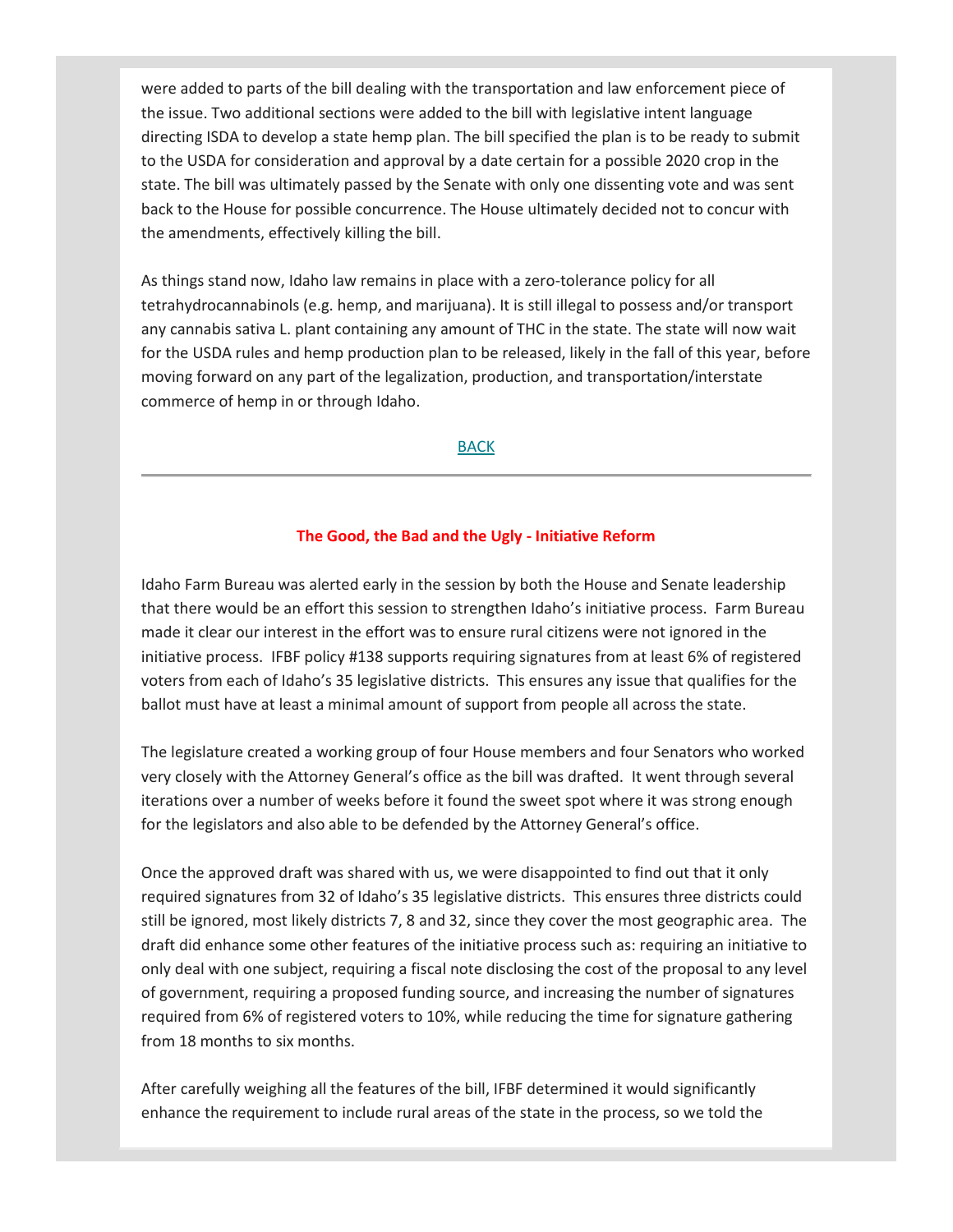legislators we would support the bill. The bill was introduced into the Senate State Affairs committee on March 5, after nearly eight weeks of working with the Attorney General's office to find a bill that was legally defensible.

IFBF knew going in this would be a very difficult fight. We were involved the last time the initiative process was strengthened in 2012 and remembered the lies, outrageousness and vitriol that characterized the efforts of opponents then. Unfortunately, it was only intensified this time.

After three separate committee meetings that totaled more than six hours of testimony, the Senate State Affairs Committee sent S1159 to the amending order to correct a couple of technical issues that were not flaws in the bill, but simply items that could be better clarified. More than 120 individuals testified against the bill in the Senate. Their primary complaints were that this would "literally make it impossible to get an initiative on the ballot." We heard the same complaint in 2012, that it would be impossible, yet it was not.

If something is a good idea, no matter how difficult the process is, it will be possible to get it done. What the opponents are really saying is their ideas are not good for everyone, so it will be even more difficult to convince enough people to sign the petition and their bad ideas will not be possible to get on the ballot. This is the entire point of having a rigorous vetting process. Otherwise, why don't we just do away with all standards and allow everyone who has an idea to put it on the ballot. Clearly there must be some objective standards. Getting 10% of voters to sign a petition saying it is a good idea within six months is not a terribly high standard.

IFBF, representing more than 80,000 Idaho families, dwarfing the number of individuals opposing the measure, was one of the few who testified in favor of the bill. We focused on the fact that when the standards for initiatives were first adopted back in 1933, Idaho was in the depths of the depression. People worked from sun-up to sun-down to put food on the table. Compared with today they had limited ability to travel or communicate, they also had far less time available to devote to such efforts. Yet during those difficult circumstances, the people and the legislature believed that requiring 10% of registered voters to sign a petition within 18 months was appropriate, and they got the job done many times over the years.

Now, fast forward to 2019. With all the advances in technology, travel and communications, which makes everything we do so much easier than the conditions of the depression, how can anyone seriously say requiring 10% of registered voters within six months is an impossible burden? Nevertheless, they did.

After the Senate made their technical amendments, it barely passed on a vote of 18-17. Several Senators who had assured us they were in support changed their votes at the last minute due to pressure from a very vocal minority. The opponents had organized themselves during the Prop 2 efforts and they were very effective at using their calling trees and email databases to flood Senators with scathing emails and phone calls. This caused some to buckle under the pressure.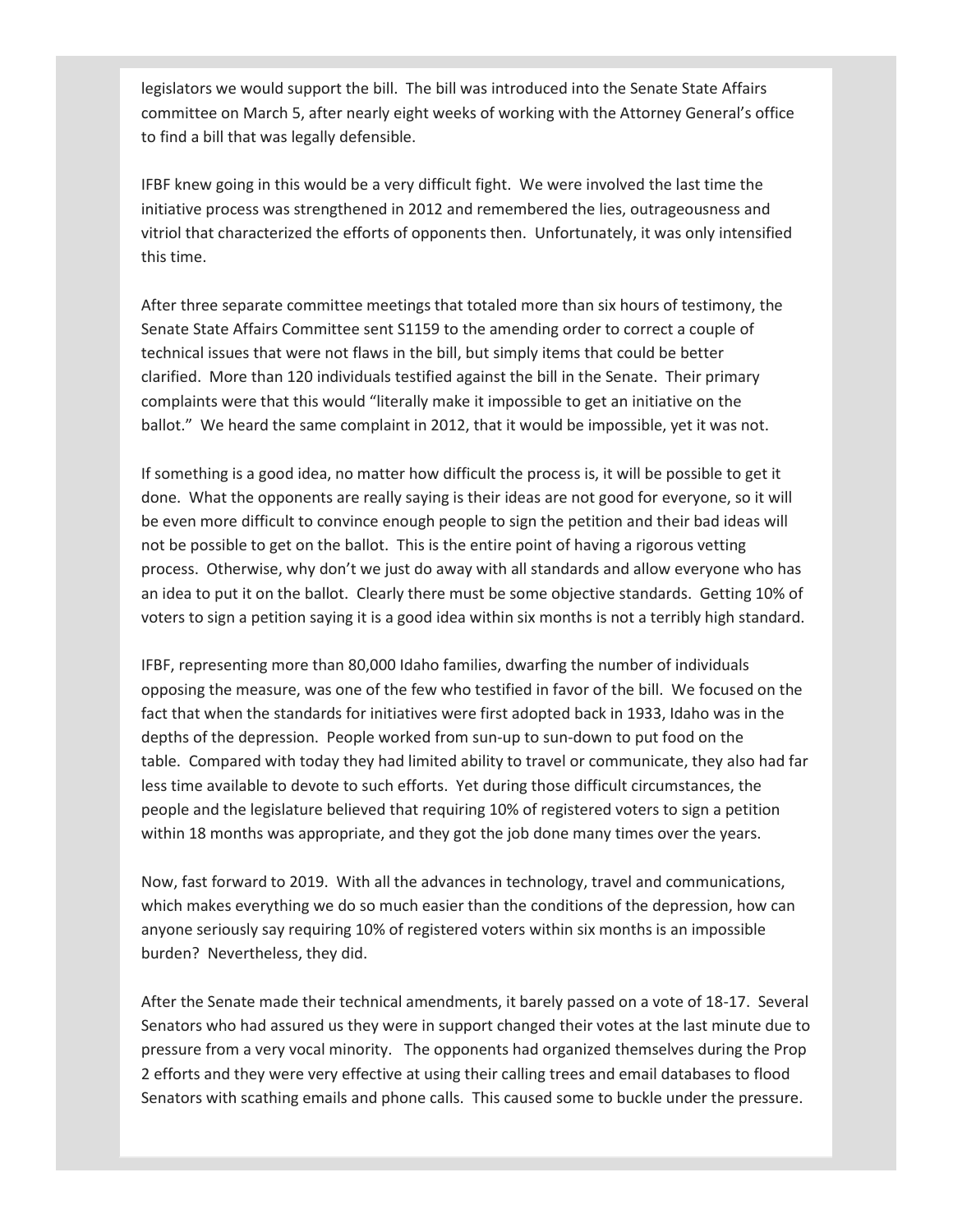After S1159 finally made it to the House, the hearing in the House State Affairs Committee was almost identical to the hearings in the Senate. Committee members could have simply listened to a tape of any of the Senate hearings and they would not have heard anything new or different than they heard in their own hearing. After a lengthy hearing, the Committee sent the bill to the floor with a "do pass" recommendation on March 26.

Then, the night before the House was to vote on S1159, with a firm 40 votes in favor of the bill, a major bombshell was dropped by the Governor's office. His staff indicated that despite the assurances of the Attorney General's office that the bill was legally defensible, the Governor was uncomfortable with the bill. He felt it was vulnerable to a lawsuit and, inexplicably, that a lawsuit would somehow undo our current initiative standards. The Governor forced the House to introduce a "trailer" bill, H296, which would amend S1159 and reduce the number of legislative districts required from 32 to 23. It would also extend the time frame to nine months.

The Legislature was shocked. Why did the Governor wait until the night before the final vote to reveal his concerns? With the threat of a veto looming over S1159, there was nothing for the Legislature to do but capitulate and support H296 that significantly weakened the bill and backtracked on all the reasons they had stated for their support. IFBF opposed H296 because it did not provide the protection needed for rural citizens to be involved in the process. After redistricting in 2022, we will likely have another 3 to 4 urban districts which would mean an initiative could still get on the ballot with only support from urban districts even after raising the requirement to 23.

S1159 did indeed pass with a vote of 40-30 in the House, but immediately after, the House voted to support H296 by a vote of 47-22. The Senate followed suit on H296 by a vote of 20-15, again thinking they had to support this bill or the Governor would veto S1159. Nobody was happy after they had spilled their blood supporting a bill that would protect all Idahoans by ensuring initiatives had to be good for all citizens before they were placed on the ballot, only to be forced to involuntarily weaken it to avoid a veto.

Imagine everyone's dismay when on April 5 Governor Little vetoed S1159 anyway, despite the legislature's granting his request to weaken the bill. This was a major factor in the animosity and acrimony that has characterized the final days of this 2019 legislative session. Unfortunately, it also means rural citizens are not protected, activists have been emboldened to continue using their apparently effective intimidation tactics at the Statehouse and they will definitely be bringing many additional initiatives to the ballot as well. We are thrilled that this session has finally come to an end.

### **[BACK](file:///C:/Users/mbechaver/AppData/Local/Microsoft/Windows/INetCache/Content.Outlook/55FT1RMR/email%20(005).mht%23Navigation)**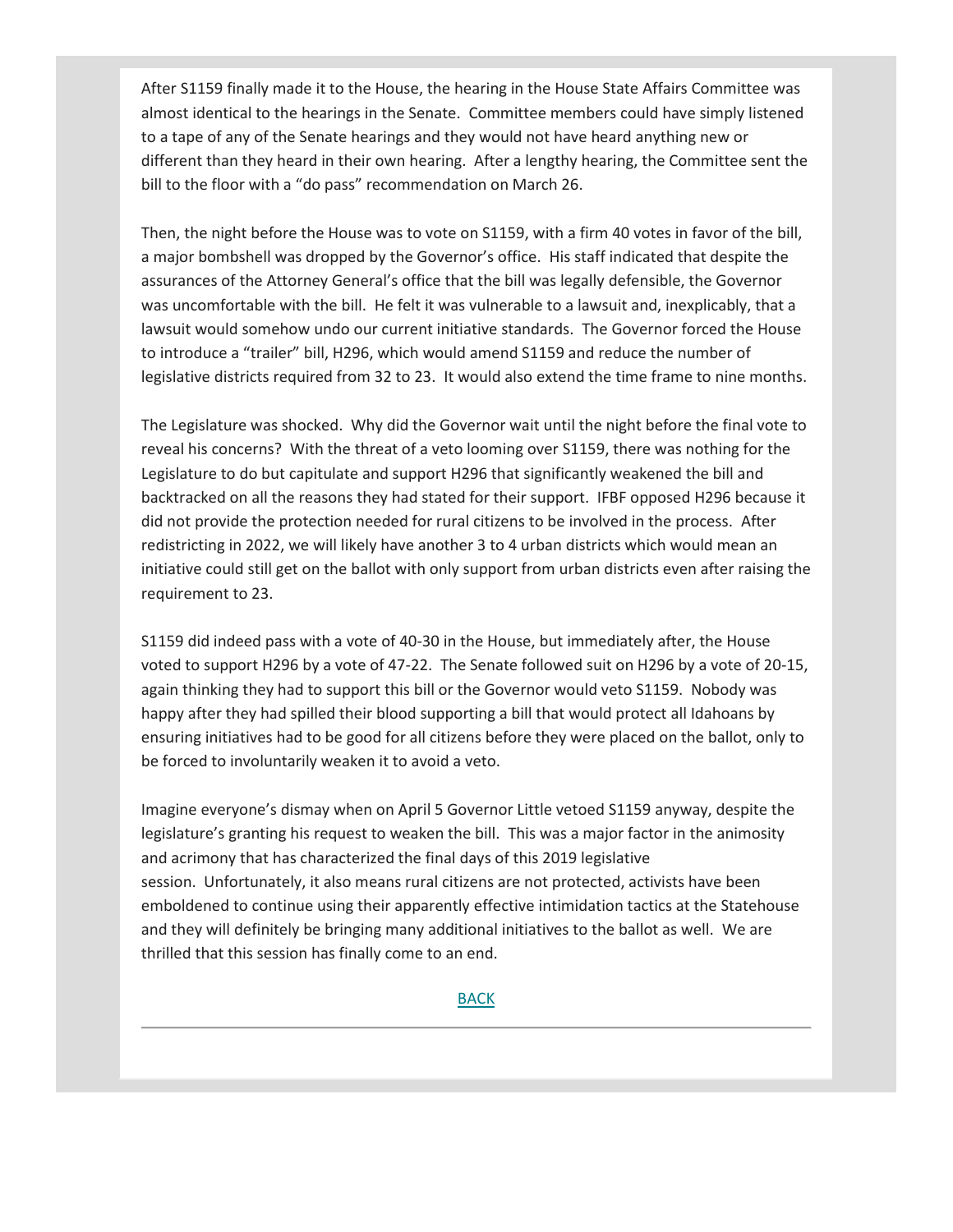

# **Chyla Wilson Internship Wrap-Up**

Thank you to the IFBF Governmental Affairs office for providing such an informative and active internship this legislative session. It has been eye opening to watch our government function and to witness what the day to day workings of the state capitol look like. There is so much work going on behind the scenes in trying to enact legislation. IFBF lobbyists work hard to make sure that legislators are informed on any issue arising that would impact agriculture in the state, either positively or negatively.

It has been a tremendous pleasure to follow Russ, Braden and DeLon this legislative session and to learn from each of them. I was able to learn so much from watching how they approach issues, and how they research and then communicate with legislators on all issues that fall under IFBF's policies. The Governmental Affairs office works extremely hard to make sure they are voicing Farm Bureau member concerns and needs to the legislative body at the state capitol. Many of our members are unable to show up to speak directly to their representatives because they are busy at work on the farm or ranch. This team helps keep the voice of our agricultural community strong at the statehouse and ensures our members are heard. To the legislators themselves, our team serves as a resource of advice and knowledge on topics they may not be familiar with.

This was an amazing opportunity and I am grateful they helped show me the ropes, but also let me experience lobbying for myself. I appreciate the chances they presented for me to go talk to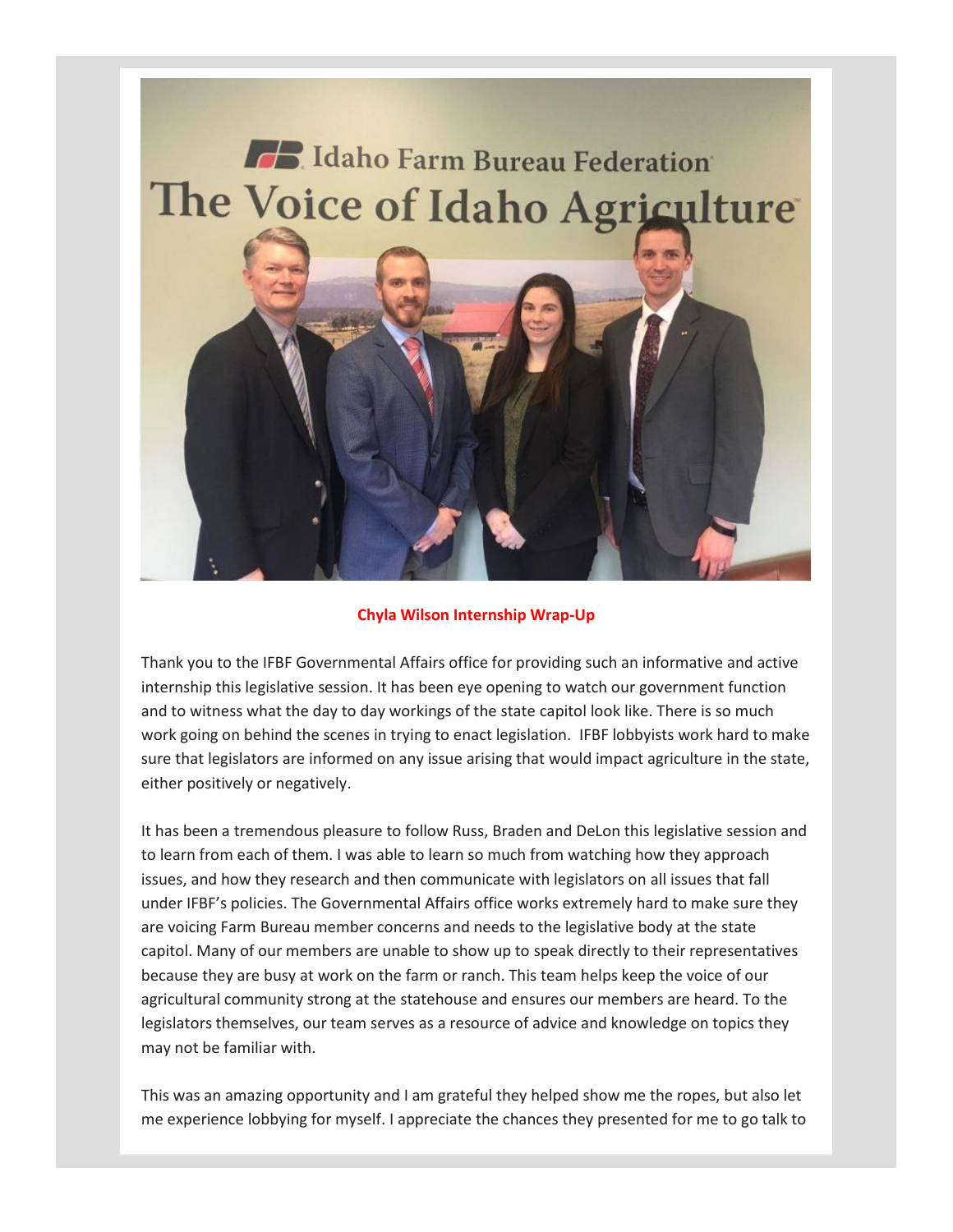legislators on my own to receive the full experience of what this office does. I am thankful to the legislators as well, who were kind to a new IFBF lobbyist. They challenged me to step outside my comfort zone and grow my knowledge of the legislative system and my ability to communicate among multiple people.

There is so much I am taking away from this internship and I am glad to now better understand the process our government goes through in governing its people. Braden has been wonderful in answering any questions I've had on the processes as we've gone through this session. I now know, in even more detail, how a bill works through the legislative branch to become law. I have learned more about what a lobbyist is and specifically what they do. I have also witnessed how much our legislators really do want to hear from their constituents and how much that impacts their decision-making process.

Thank you again to the Idaho Farm Bureau for affording me this opportunity. Our members can rest assured that the Governmental Affairs team in Boise is doing an amazing job on their behalf at the statehouse.

### [BACK](file:///C:/Users/mbechaver/AppData/Local/Microsoft/Windows/INetCache/Content.Outlook/55FT1RMR/email%20(005).mht%23Navigation)